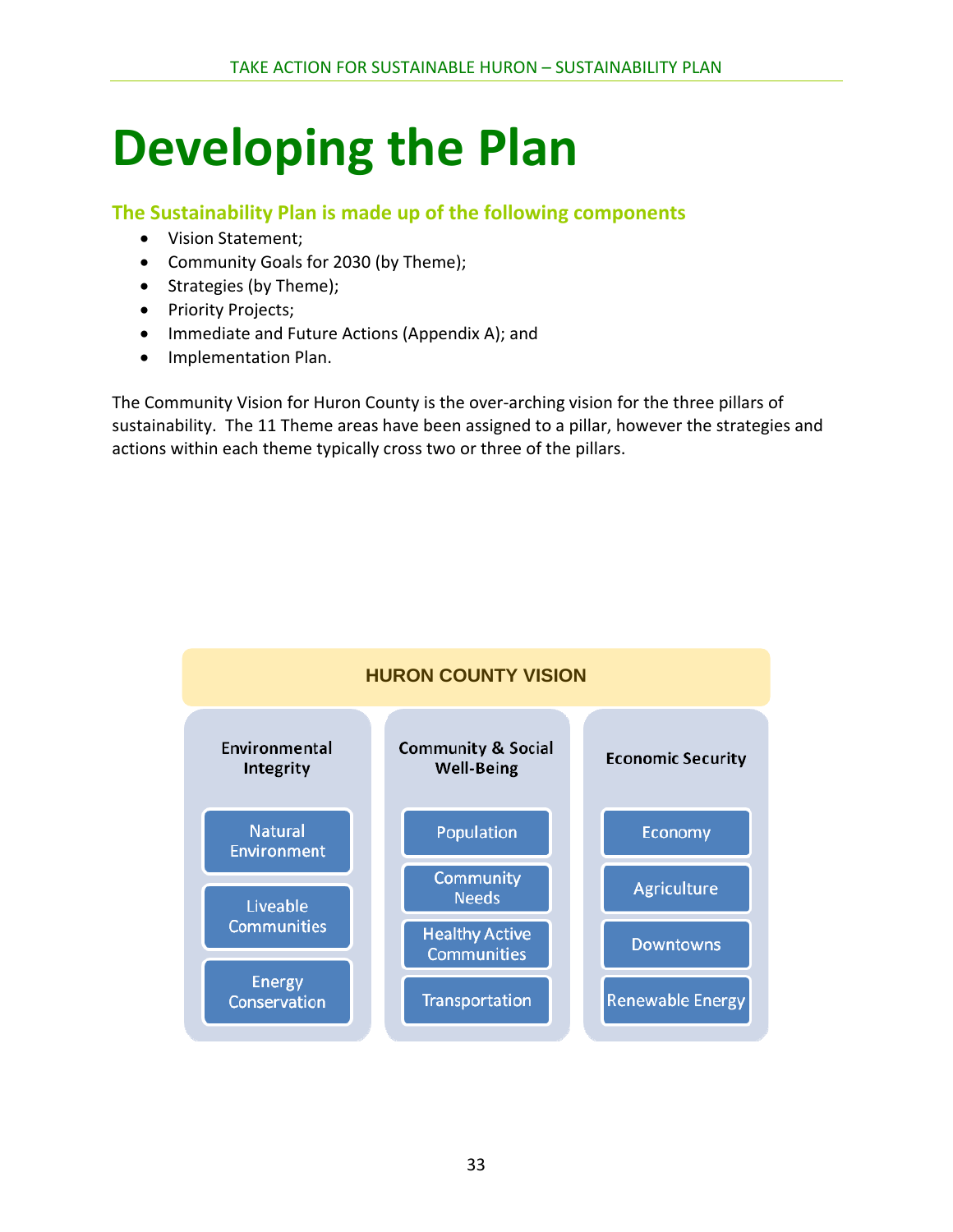## **Geographic Scope of the Plan**

This plan applies to all of our communities within the boundaries of Huron County – including our rural areas, our towns and villages, our larger urban centres, our shorelines, and our natural environment.

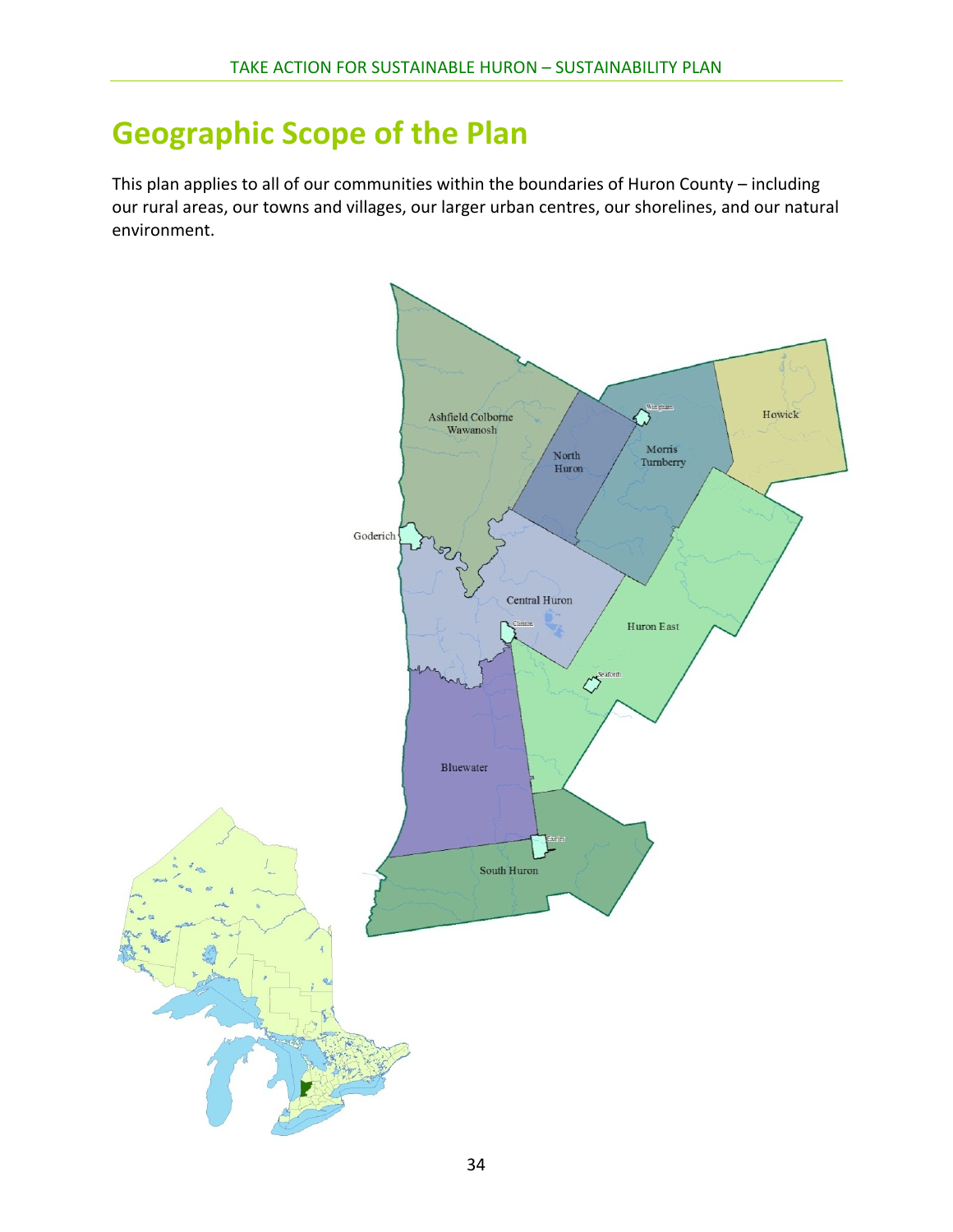### **Where Are We Now?**

Huron County is unique. We are one of the most agriculturally productive counties in Ontario – with over 292,000 hectares of farmland – and a leader and award-winner in agricultural technology and innovation. We have over 100 km of shoreline, earning us the nickname "Ontario's West Coast". We are a primarily rural community with urban amenities, and with that comes supportive neighbours and a large volunteer base. We have heritage buildings, picturesque country‐sides, walking and biking trails, excellent health care facilities, and more. All of these together make us proud to call Huron County home.

However Huron County is not without its challenges. Conversations with residents and a review of the state and gaps in Huron County (Current Conditions Report 2011) illustrated several challenges we face in each sustainability pillar.

### *Environmental Challenges*

- Loss of forests, wetlands and other habitats;
- Climate impacts on agricultural lands and municipal infrastructure;
- Impact on water quality from soil erosion, agricultural runoff, and stormwater management; and
- Dependency on single-occupancy vehicles.

### *Social/Community Challenges*

- Rural isolation and accessible/affordable transportation;
- Out-migration of youth searching for better opportunities;
- Access to health and wellness services and programs;
- An aging population;
- Insufficient affordable housing; and
- Cost of maintaining and upgrading infrastructure.

### *Economic Challenges*

- Retaining businesses in downtowns;
- Declining workforce and associated "brain-drain";
- Succession planning for an aging farming population;
- Regional systems to ensure access to local foods; and
- Balancing green energy generation with community goals.

## **Opportunities for a Sustainable Future**

It is our strengths in Huron County that make us more resilient to the changes that we will face in the future, including: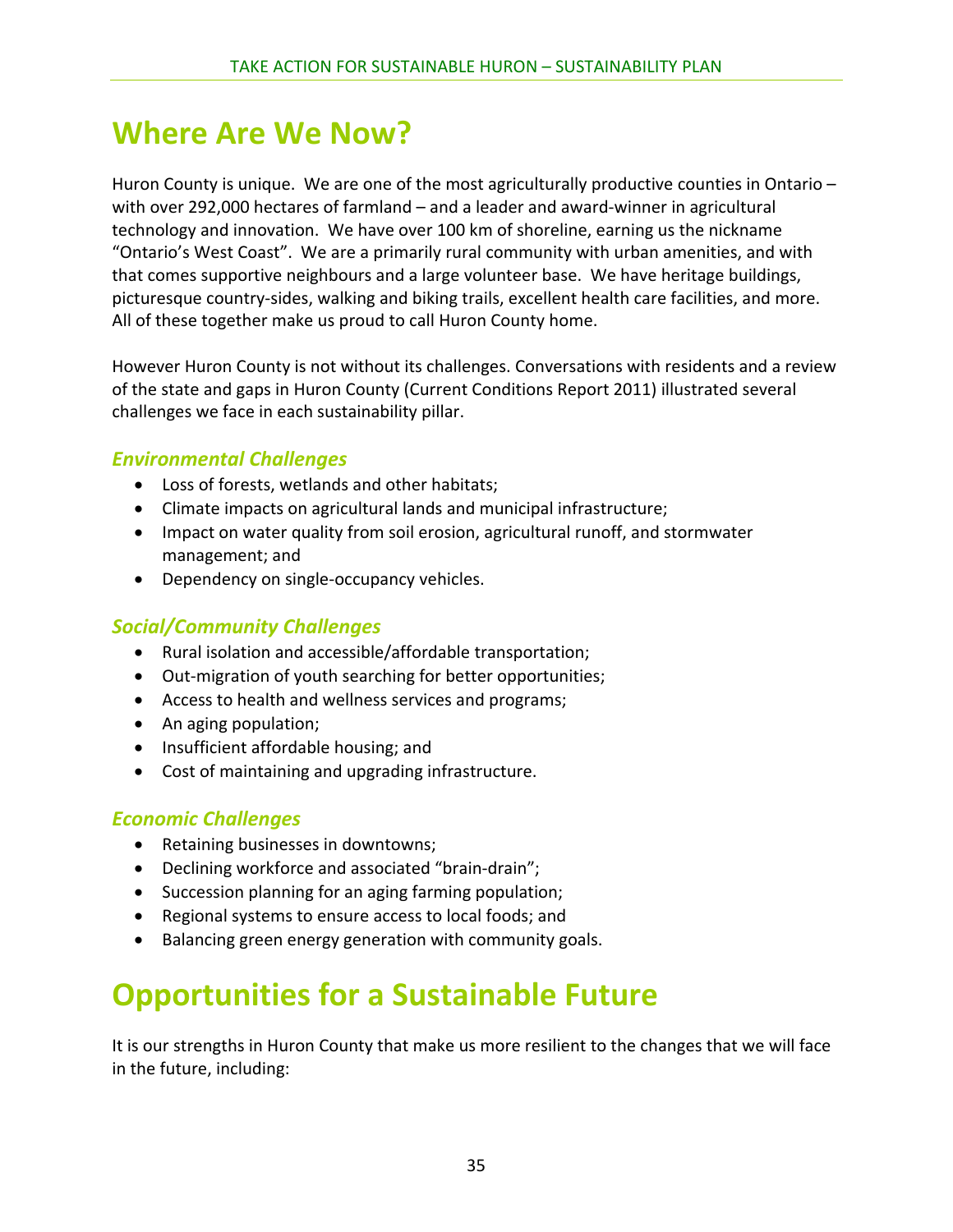- A beautiful natural environment (Lake Huron shorelines, agricultural landscapes, and more);
- Extensive network of recreational trails;
- Cultural heritage and streetscapes;
- Strong agricultural community with fertile farmlands;
- Lower cost of living and high quality of life;
- Strong economic organizations and support;
- A sense of community;
- Recreational amenities;
- $\bullet$  Strong tourism base people want to come here;
- Transportation infrastructure, including small airports and Port of Goderich;
- An entrepreneurial spirit; and
- A conservation ethic to protect our natural resources.

The Huron County Sustainability plan will, using our strengths as the foundation, help address our current challenges and build a more sustainable future

### **Community Feedback: Huron County Priorities**

Huron County businesses, organizations, government agencies, and general public spoke about their priorities for Huron's future through the many engagement approaches discussed previously. These community priorities were the cornerstone of developing the Huron County Sustainability Plan, and have been addressed throughout the strategies and actions in the Huron County Sustainability Tool-Box (Appendix A). Highlights of these community priorities are summarized below.

#### **Environmental Priorities:**

- Ecosystem restorationand protection including tree planting on unfarmed land and along creeks and rivers;
- Strategies for addressing climate change issues;
- Energy efficiency and conservation;
- Landscaping that decreases lawn acreage; and
- Community power generation (solar, etc.).

#### **Community and Social Priorities:**

- A welcoming community to new residents and visitors;
- Community pride and ownership;
- Funding for the arts;
- Developing the next generation of community leaders;
- Compact communities that are walk-able;
- Connections to service providers outside Huron County;
- Enhanced mental health resources and public awareness;